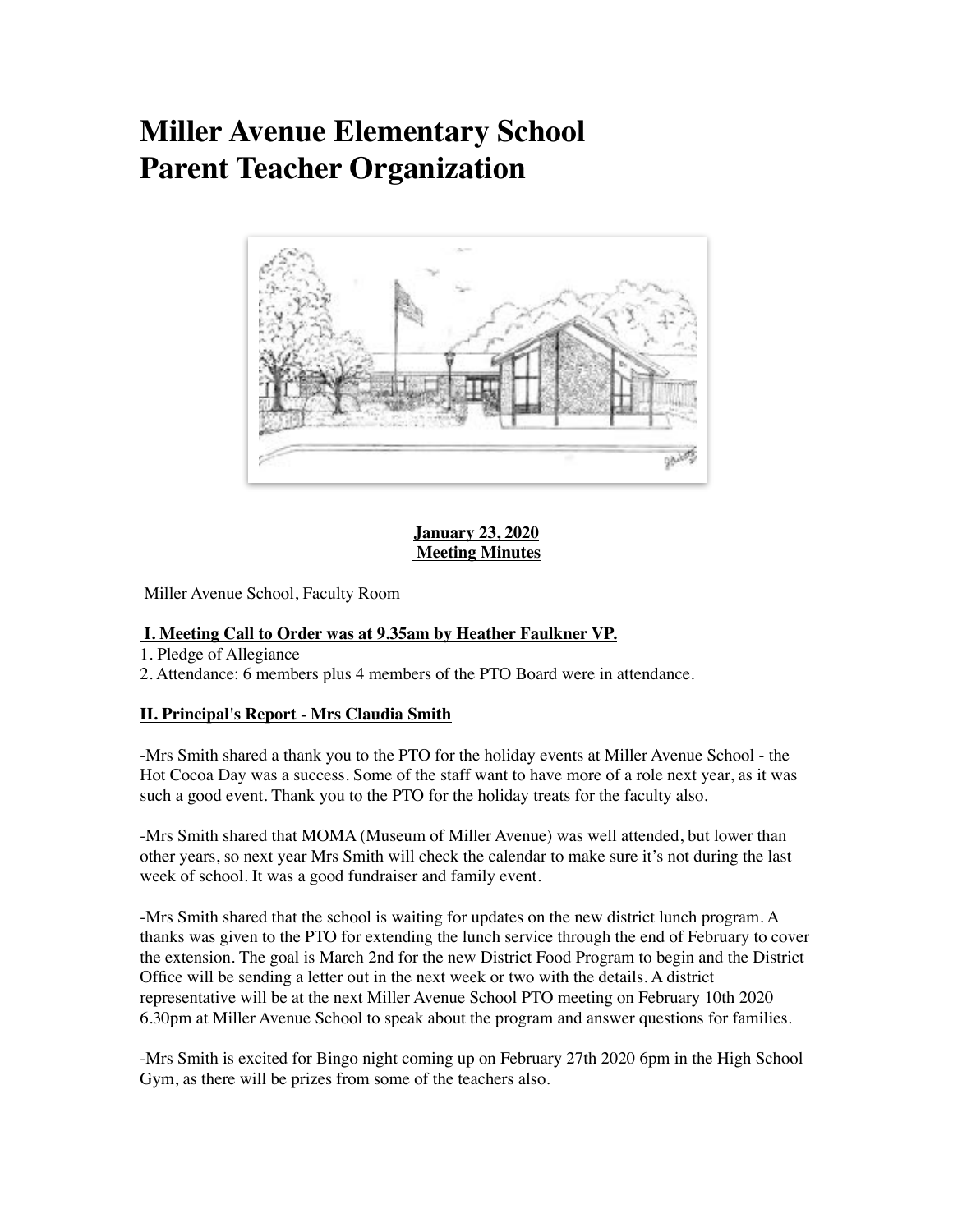#### **III. Treasurer's Report - Lauren Verderosa**

-The PTO received a check from the Orthodontist for the Candy Buy Back of \$250 income, which is listed on the budget as passive fundraisers.

-The PTO received a commission check for \$548 profit for Sportswear Online Sales. There was no expense this year for the PTO for this, as it was online direct with the company. Thank you to Kelly Fabian for chairing.

-The Movie Frozen 2 event profit was \$292.73 which was higher than previous years and a successful fundraiser and fun event.

-The MOMA (Museum of Miller Avenue) event had a profit of \$358. Thank you to the chair Ashley Mulligan! There was a discussion about how communication could be improved between school/PTO and home about this event, to help improve attendance. Some examples included:

- A note from the art teacher sent home with students earlier in the year, to inform families about the opportunity to purchase their child's framed art work;
- The pre-order option could be introduced earlier in the year;
- Other art framing companies that are more local to Long Island could be researched for lower pricing rates.
- The book fair did not get visited much during MOMA, its location was in the AP, not in the main gym location with other activities, so a suggestion was given for it be moved to a more central location, or to add other activities/snacks alongside the book fair, to encourage families to visit the book fair.
- Table spots for \$25 could be sold to community members who would like to sell items, to add to the holiday boutique event.
- Plan the MOMA earlier with a full committee to include a shopping holiday boutique part and the art/culture parts.

-The Food Service extension through end of February will be at no cost to the parents who already ordered the food this school year. This cost for January and February will be provided by the PTO. This means the food service items in the budget will not provide any profit like in the past. Donations are now being accepted to fill this funding gap. There were concerns raised that the new District Food Service plan starting in March means there will only be 3 months of a new system being implemented in this school year, which might be confusing for both children and parents. The suggestion was made that it starts in September to best plan and have everyone on the same page.

-The Box Tops income so far for this school year is \$247.30, so everyone was encouraged to keep using the Box Top App and scan your receipts within 14 days to have Miller Avenue School receive Box Tops funds. Thank you to the Box Top chair Sue Sefton for running this!

-Membership fees were paid for Amazon and BJs.

-The Smencils profit is \$596 so far this year, which is going well. There is plenty of stock purchased for next year also.

-There were more purchases made this year for Pop-Up Shops - so now there are excess items in stock for a two year turnover, so the profit is to be noted over a 2 year period. The Pop-Up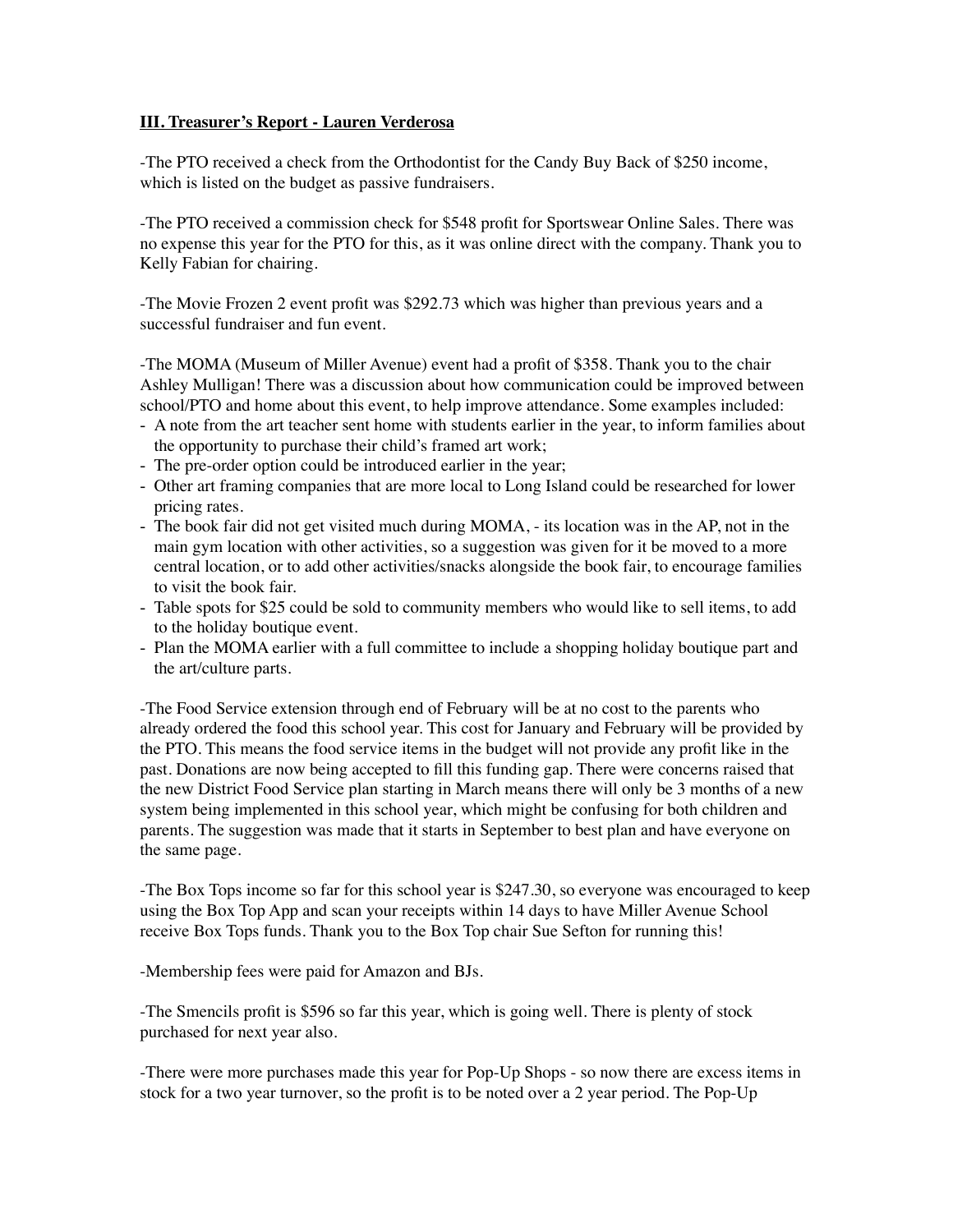concept has grown. A suggestion was made to have future Pop-Up Shops in the AP room with 10 minute class rotations as a sign up, or over two day period, rather than rushing everyone through during lunch time. Another suggestion was made to have a coloring station or free bookmarks or a sing a long, for children who aren't purchasing anything at Pop-Up during their time slot. Mrs Smith will review the schedule and see what can work to improve. The lunch time one time Pop-Up shop was too busy for students to have lunch and for all to visit the shop one time only in the hallway.

-The Parent's Night Out deposit has been paid for April 17th 2020 at the Residence Inn by Marriott in Riverhead. The PTO is looking for raffle donations which is the main fundraiser for the school at this event. Class baskets were switched from Bingo Night to Parent's Night Out. Tickets for these class baskets/raffle can be purchased online and also on the night for the fundraiser. Letters will be going out to class parents in the next week about the class baskets. The ticket price for the night out will be what the catering hall charges and the online ticket sale, with no profit to the school, so the raffle is the main fundraiser for this event.

# **IV. President's Report**

## **A. Old Business:**

The minutes from November meeting were accepted.

The other items that were listed on the agenda here were discussed above in the Treasurer's Report.

#### **B. New business:**

The Family Bingo Night is February  $27<sup>th</sup>$  in the High School Gym. It used to be the Miller Avenue School gym however there wasn't enough room and people were turned away. The High School Gym provides more room for everyone to attend. Doors open at 5:30 and bingo will begin to be called at 6:00. There is no admission to attend this event. Bingo boards, pizza, and raffle tickets can be pre-ordered on [bingo2020.cheddarup.com](http://bingo2020.cheddarup.com) Snacks and drinks will be available for purchase also on the night. Raffle prizes include making announcements, lunch with Mrs. Smith and being principal for a day. There was a discussion about the date of when the online advanced sales will be closing - parents are encouraged to purchase in advance online their bingo boards and pizzas. There will be on the door sales however this might take longer upon arrival than preordered Bingo boards.

The next Smencils sale is on February 5th during lunch. Students can bring in money to purchase items that are \$1 each.

The Valentine's Day Pop Up Shop will be held Thursday, February 13th during lunch. Students can bring in money to purchase items that are \$1 each.

The Curriculum Development Committee meet once a month. There are several sub committees the next elementary report card revision is on February 12th. There will a change made to the state graduation requirements at a meeting on March 4th 5pm-8pm in Holtsville if parents want to discuss. There is an online survey parents can complete to share views. Please contact Alan Meinster at the District Office for more details on this.